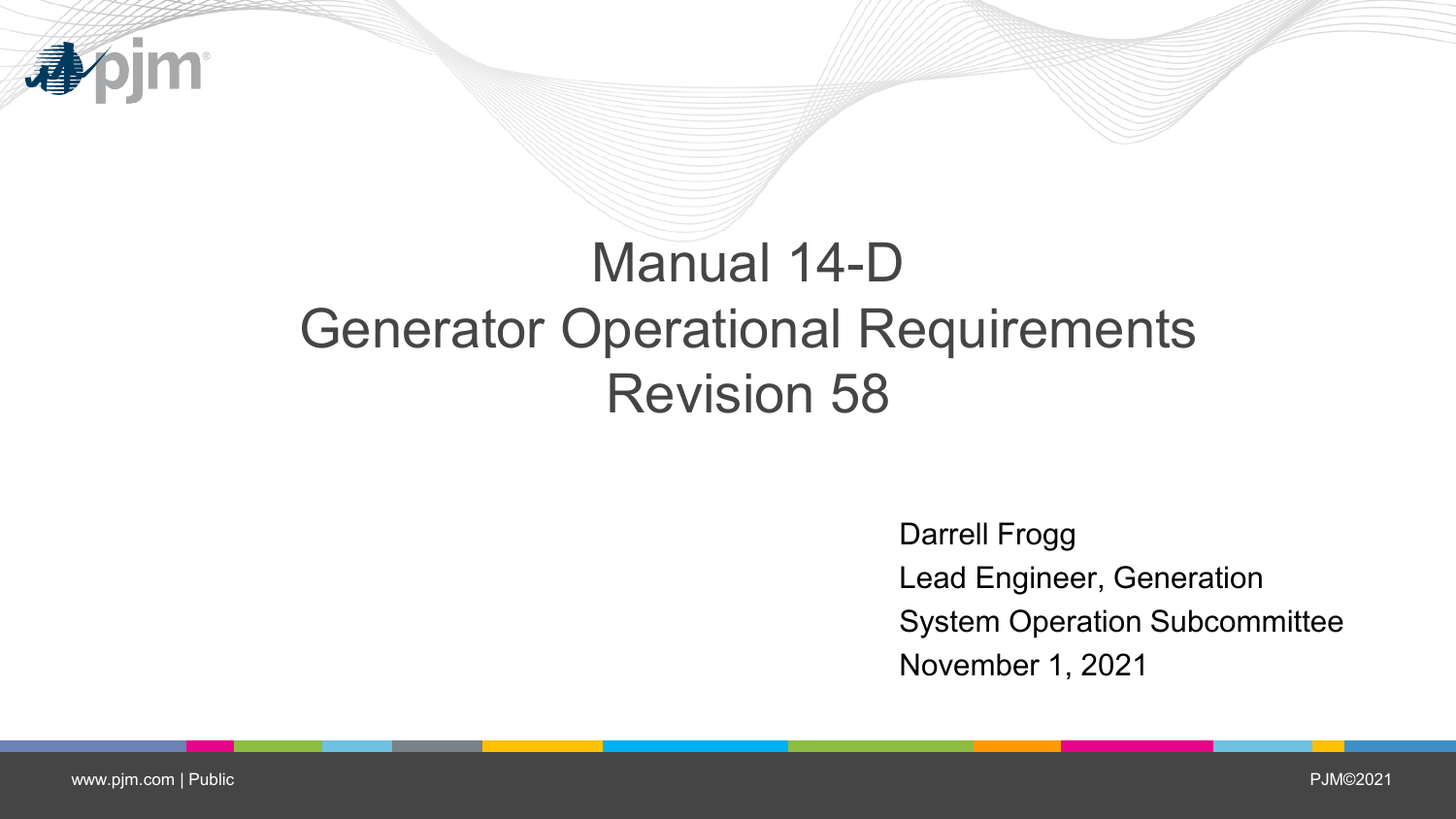

Changes Since First Read

- **Section 6.3.4 Other Requirements**
	- Added requirements for Generating Facilities to provide cold weather operating data prior to entering commercial operations **and also following material modification affecting operating limits**
- **Section 9.1.1 Generator Deactivation Request**
	- **Removed language related to cost recovery for deactivating a Blast Start Unit and instead added reference to Manual 12, Balancing Operations, Section 4.6.9, Generator Owner's Commitment**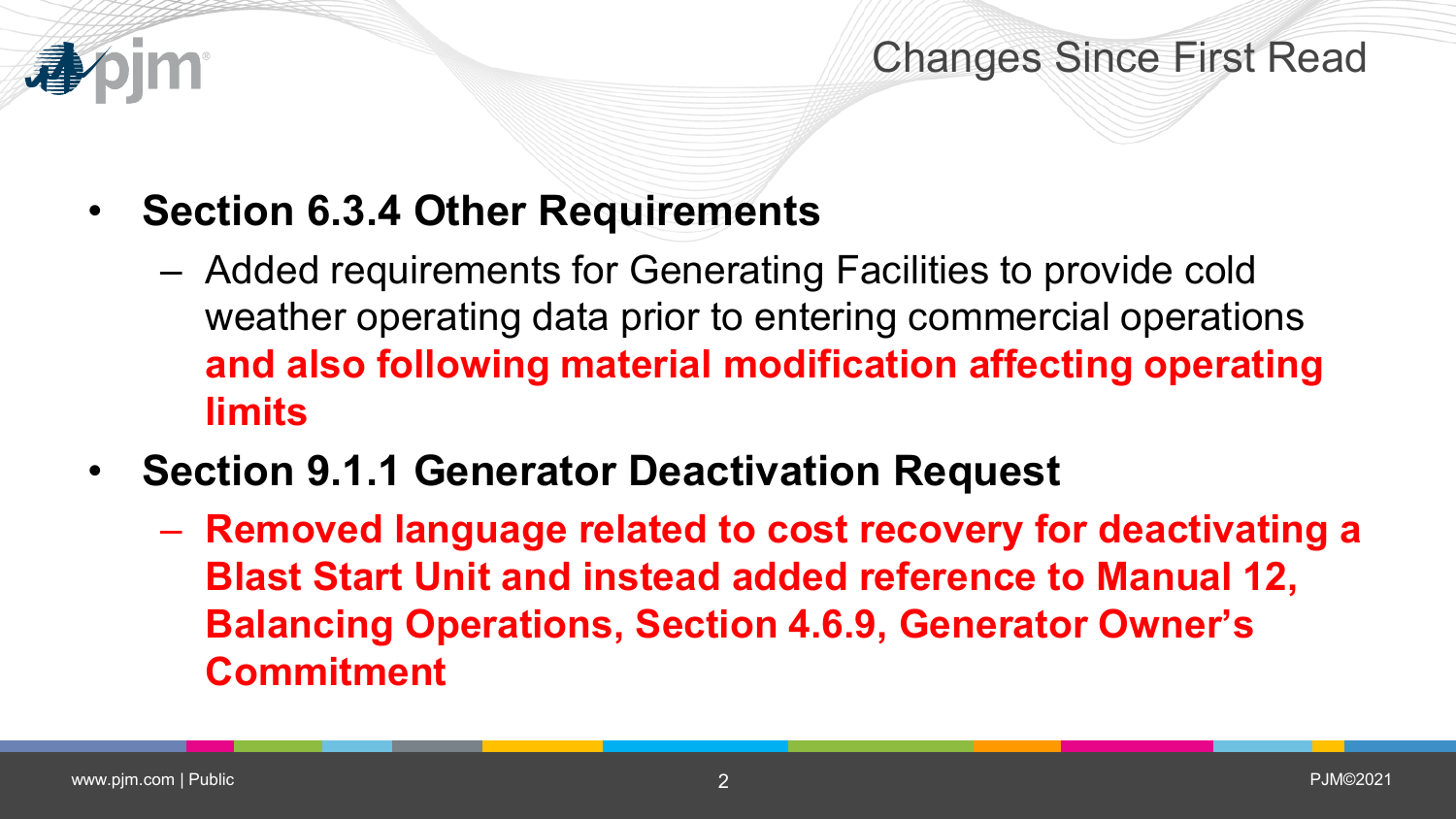

#### M-14D Substantive Changes

- **Section 2.3 Generator Market Remodel**
	- Added new section under the Responsibilities of Generation Owners section to detail the generator market remodel process
- **Section 2.4 eDART Modeling**
	- Added new section under the Responsibilities of Generation Owners section to describe eDART modeling requirements previously covered in section 5.3.4 eDART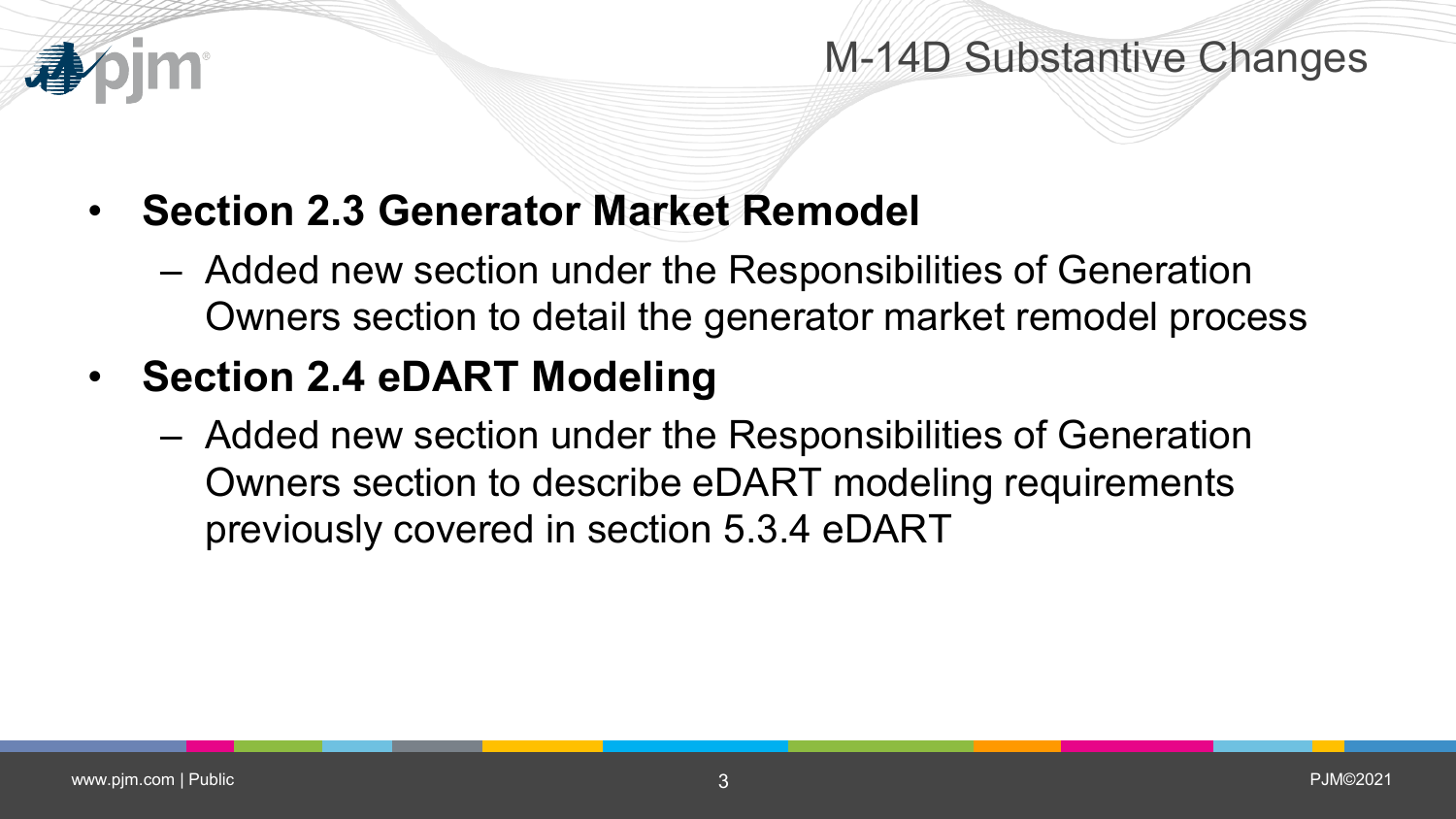

#### M-14D Substantive Changes

- **Section 6.3.4 Other Requirements**
	- Added requirements for Generating Facilities to provide cold weather operating data prior to entering commercial operations **and also following material modification affecting operating limits**
- **Section 7.3.6 Generation Owner Periodic Tasks and Data Submittals**
	- Added new section and companion document with guidelines to assist Generation Owners tracking periodic tasks, testing and data submittals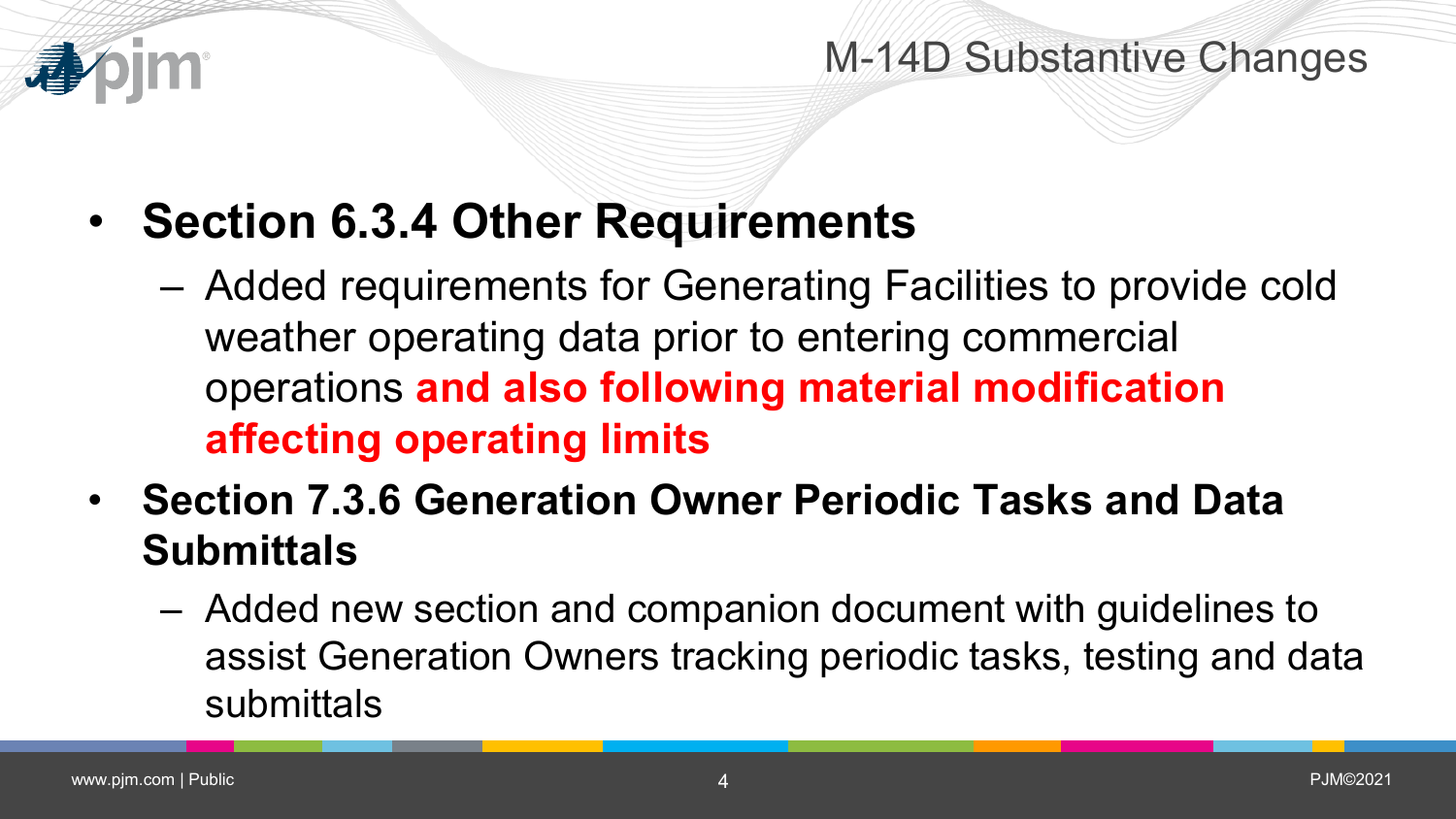

- **Section 1.2 Generator Commercial Naming Convention**
	- Clarified and provided additional guidance on acceptable Generating Facility naming
- **Section 7.3.1 Planned Outage**
	- Clarified that eDART tool is used for submitting Planned Outages
- **Section 7.3.2 Maintenance Outage**
	- Clarified applicability to all generation resources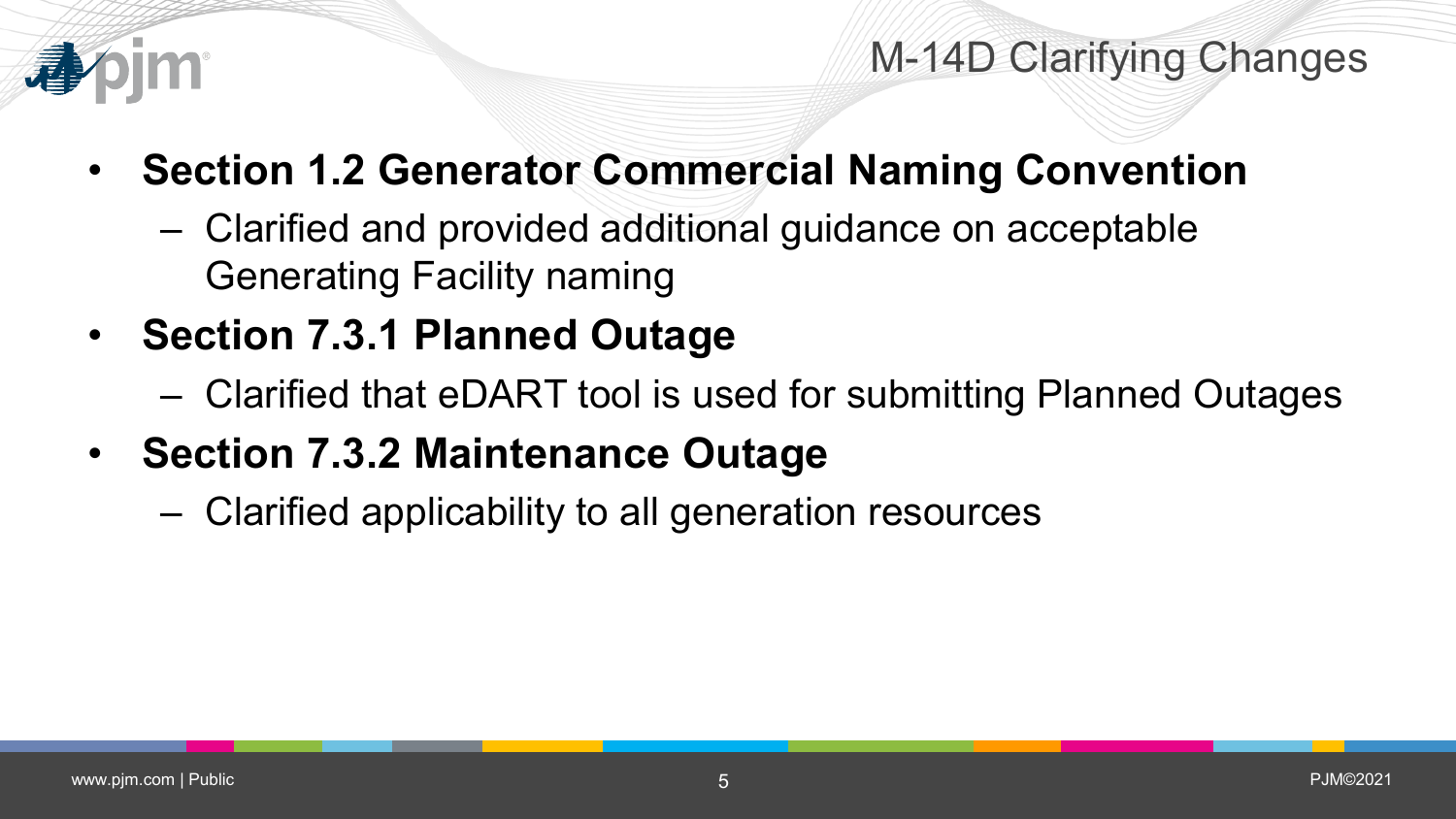

- **Section 7.3.5 Fuel and Emissions Reporting**
	- Renamed to Fuel Emissions and Operational Data Reporting
	- Clarified requirements and necessity for responding to PJM data requests
- **Section 9.1 Generator Deactivation Process** changes to multiple sections
	- Section 9.1.1 Generator Deactivation Request
		- Renamed to Generator Deactivation Notice
		- Updated Black Start resource termination requirements to reflect current Tariff requirements
		- Updated language to be consistent with current business practice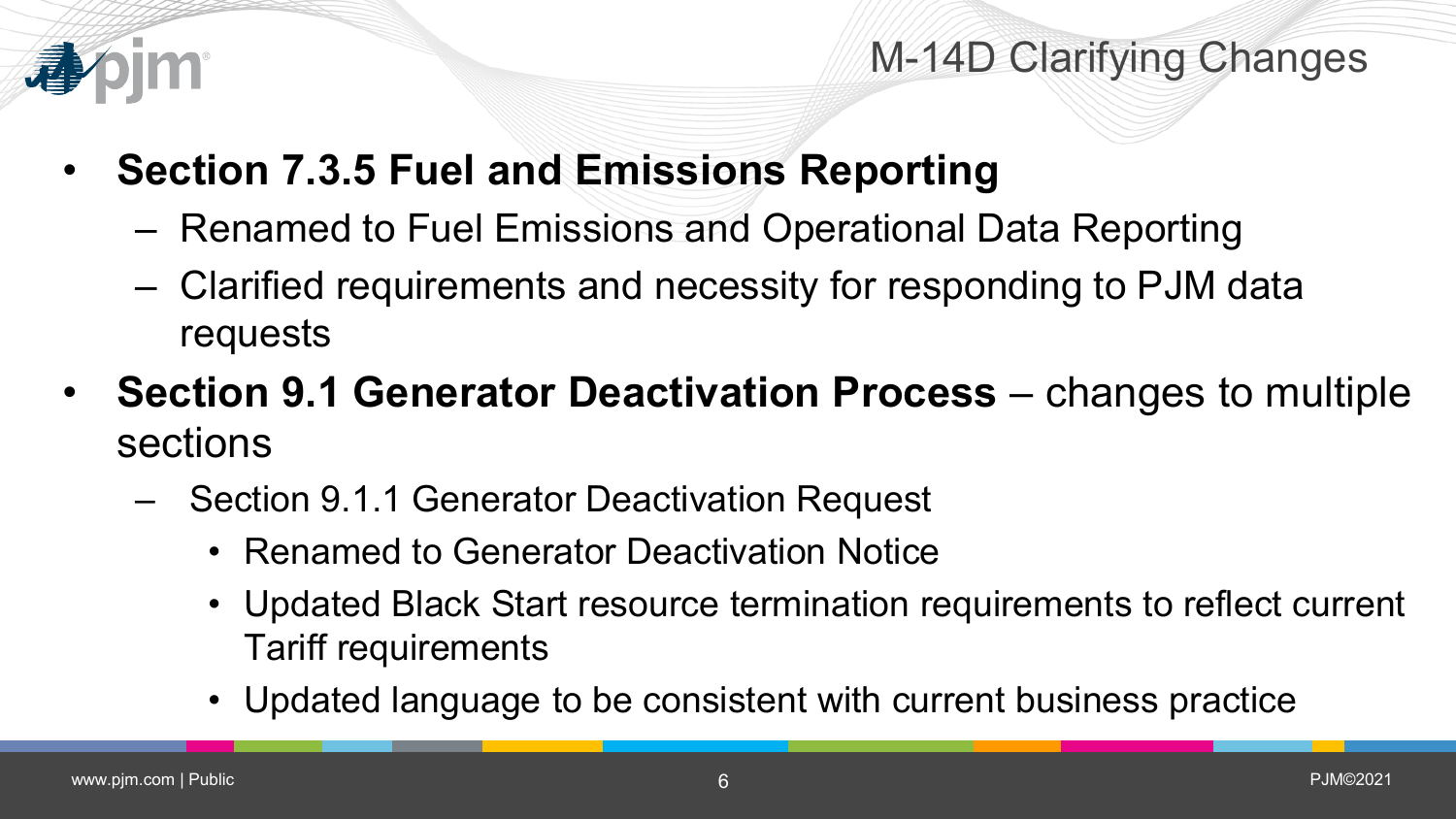

- **Section 9.1 Generator Deactivation Process**  changes to multiple sections
	- Section 9.1.2 Initial Analysis
		- Renamed to Deactivation Analysis
		- Updated language to be consistent with current business practice
	- Section 9.1.3 Analysis Results
		- Updated language to be consistent with current business practice and to reflect current Tariff requirements
		- Updated Black Start resource termination revenue impacts to reflect current Tariff requirements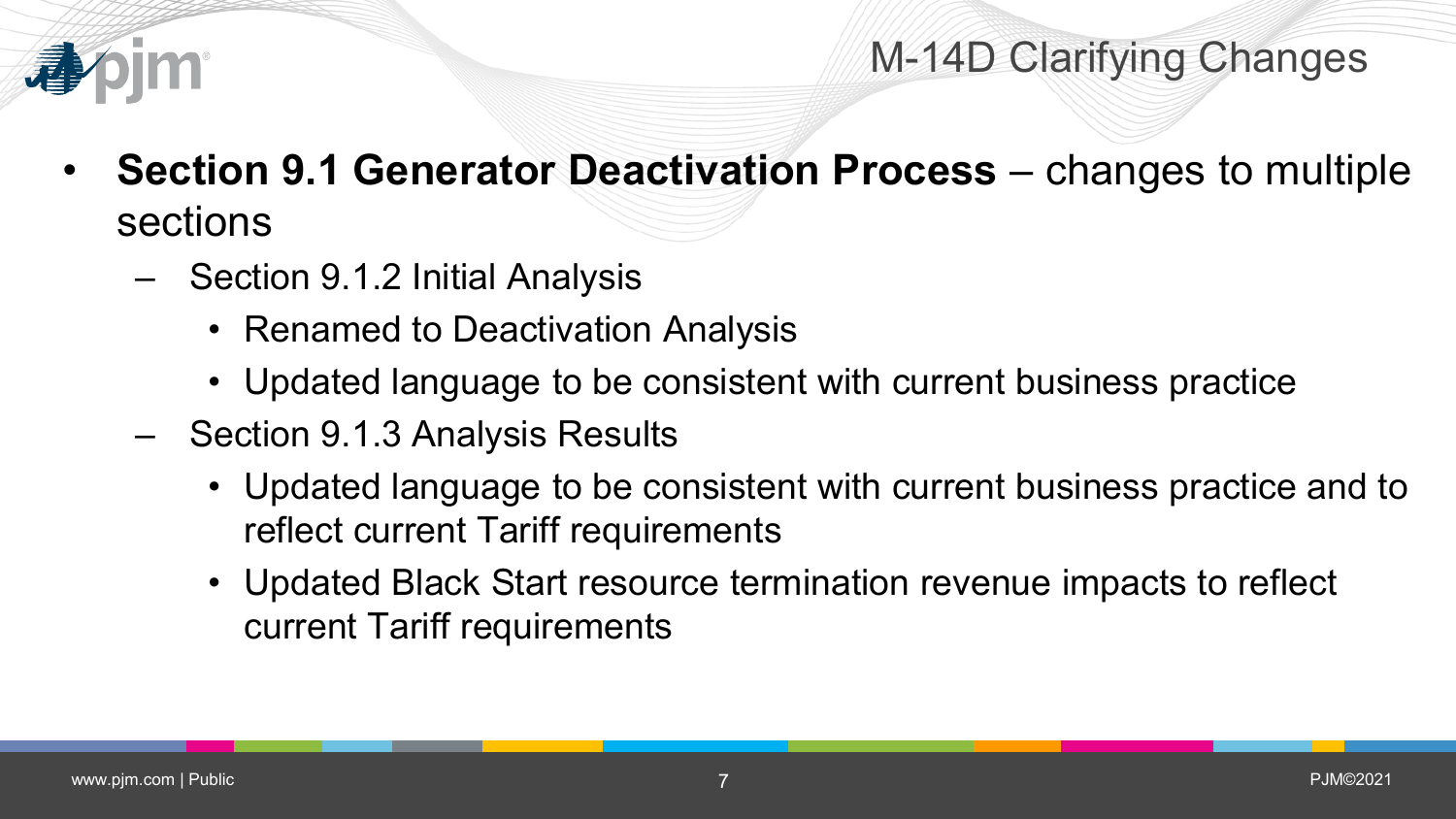

- **Section 8 Wind Farm Requirements**  changes to multiple sections
	- Section 8.2.1 Data Requirements for Wind Forecast Set Up
		- Clarified language, including title of section, to indicate that data is required for forecasting when there is a change to a wind farm in addition to when a wind farm first comes online
	- Section 8.2.3 Real Time Meteorological Tower (or mutually agreed upon alternative source)
		- Modified format of temperature unit in table to be consistent with other parameters
	- Section 8.2.6 Wind Power Forecast
		- Modified names and descriptions of types of forecasts to reflect the manner in which PJM currently uses forecast products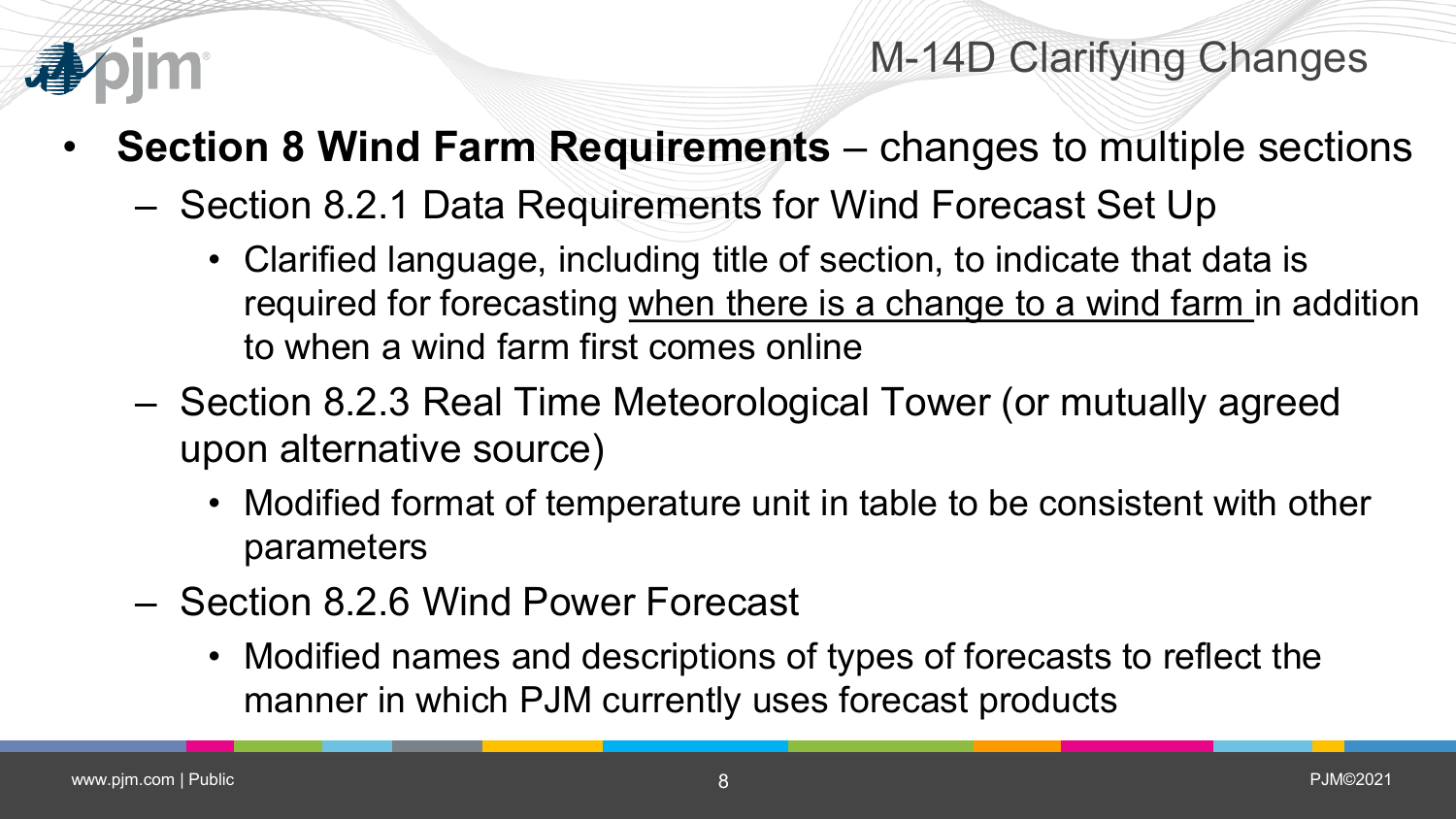

- **Section 8 Wind Farm Requirements**  changes to multiple sections
	- Section 8.3 Forecast Data Usage
		- Aligned names and descriptions of types of forecasts with changes made in 8.2.6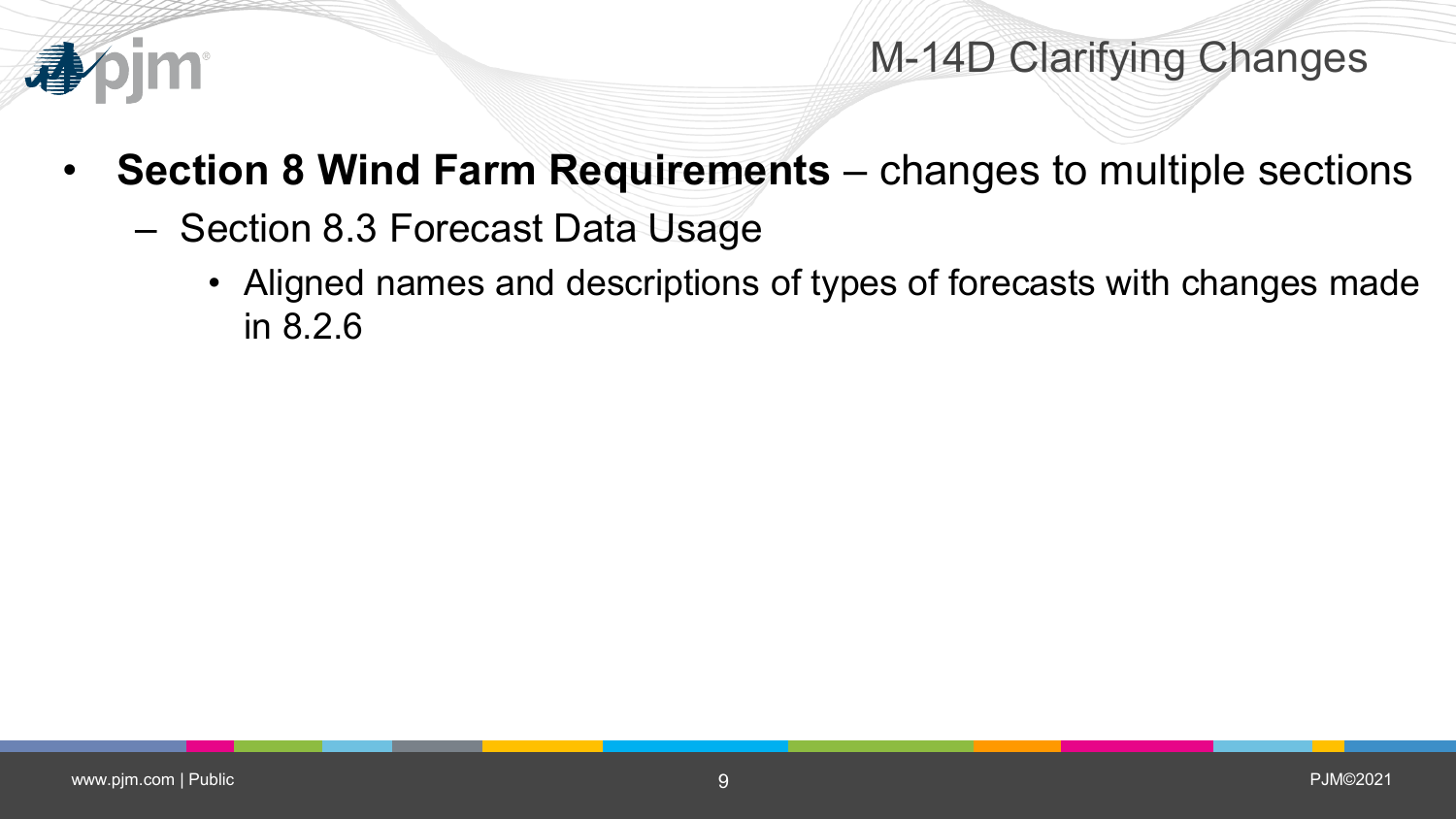

- **Section 12 Solar Park Requirements**  changes to multiple sections
	- Section 12.2.1 Data Requirements for Solar Forecast Set Up
		- Clarified language, including title of section, to indicate that data is required for forecasting when there is a change to a solar park in addition to when a solar park first comes online
		- Added language stating that solar parks with multiple components (e.g. multiple panel models) need to provide data for each component
		- Modified list to separate Maximum Facility Output (MW) from AC installed capacity of each component (MW)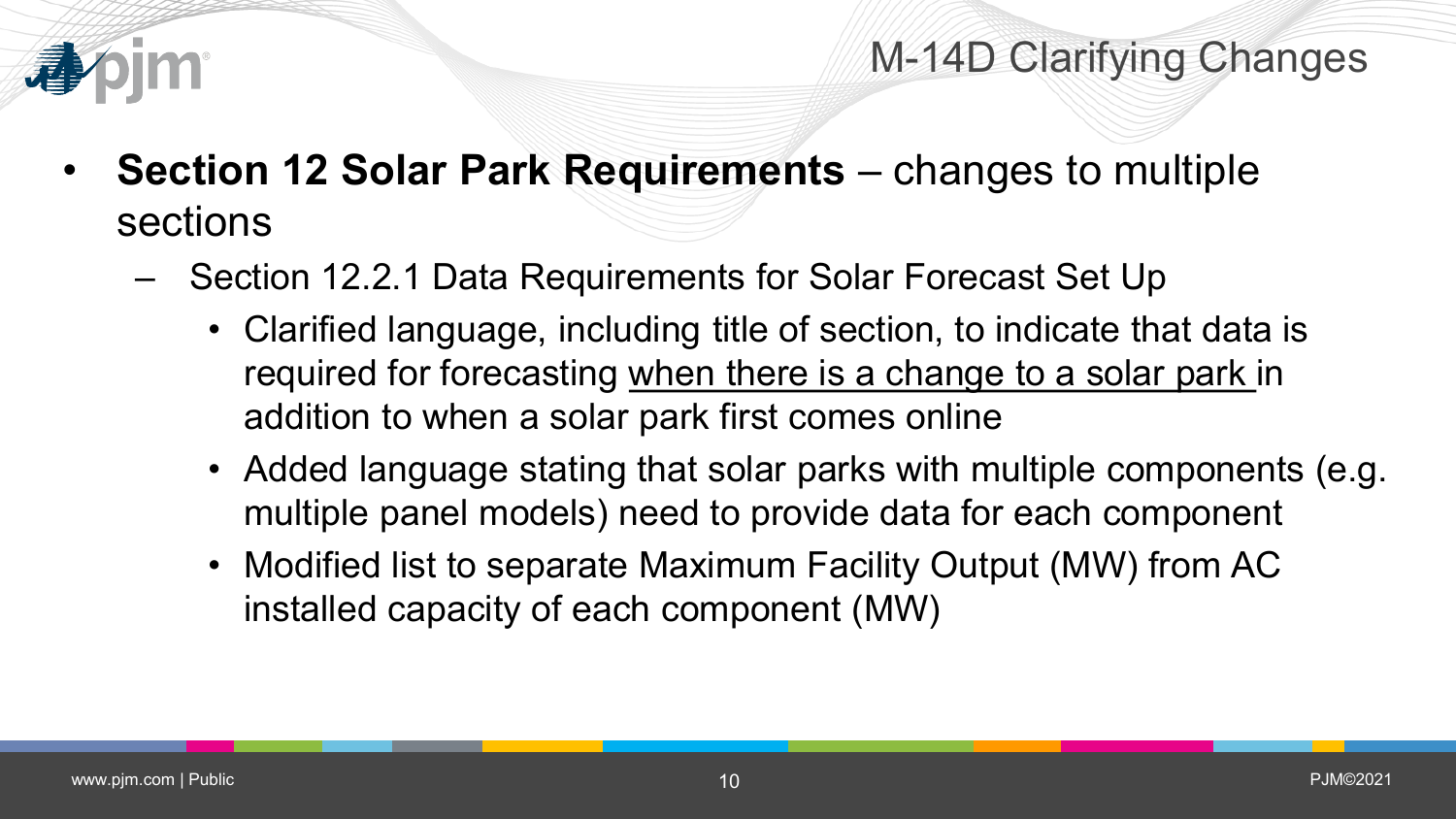

- **Section 12 Solar Park Requirements**  changes to multiple sections
	- Section 12.2.2 Real Time Output
		- Added clarifying language regarding criteria that require real-time output telemetry
		- Clarified requirements for hybrids and collocated resources to apply to all combinations of solar and other resources in addition to solar and storage resources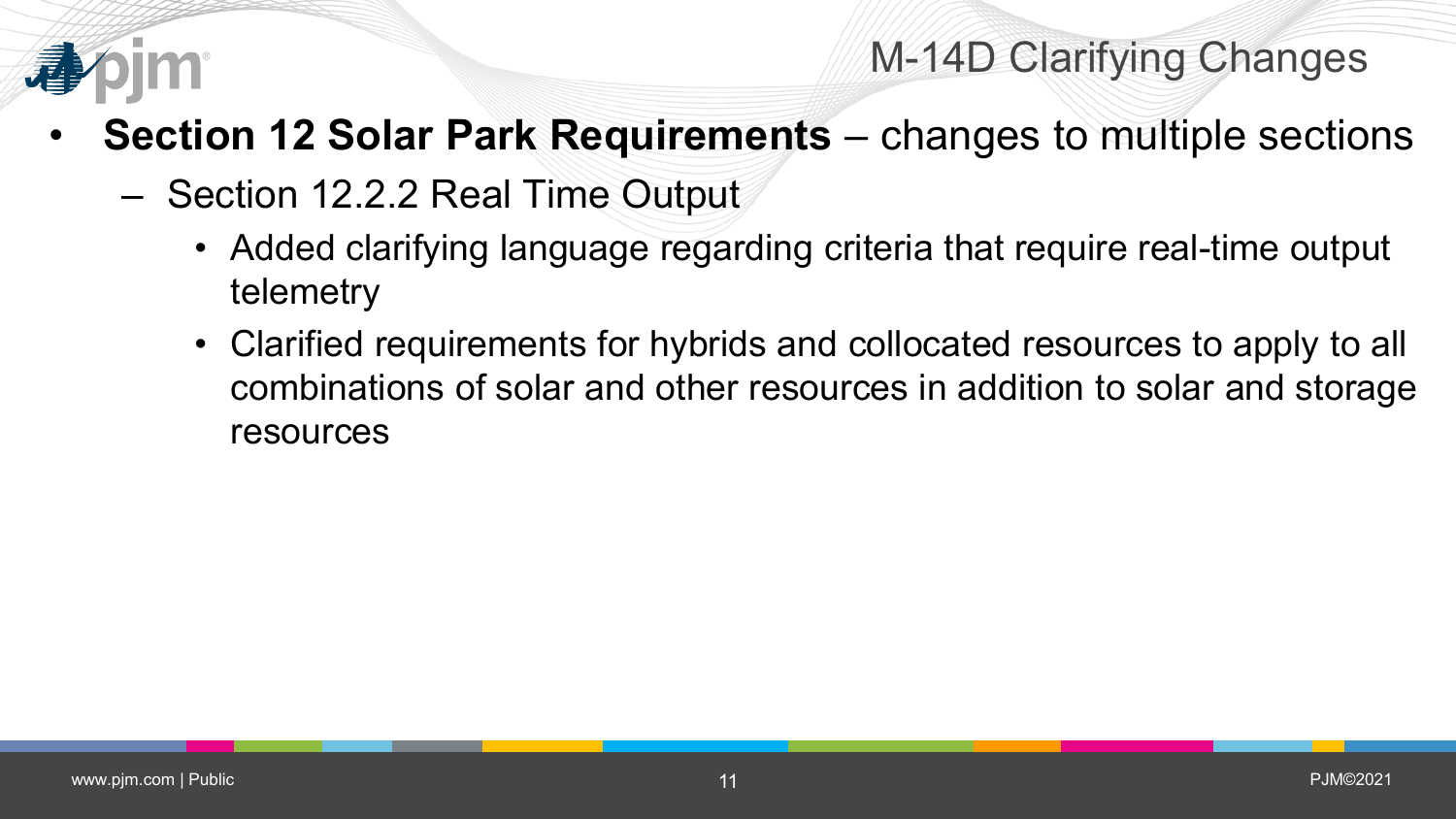

- **Section 12 Solar Park Requirements**  changes to multiple sections
	- Section 12.2.3 Real Time Meteorological Tower (or mutually agreed upon alternative source)
		- Clarified that type of real-time irradiance data required is Plane of Array (POA) irradiance
		- Modified format of temperature unit in table to be consistent with other parameters
	- Section 12.2.5 Solar Power Forecast
		- Modified names and descriptions of types of forecasts to reflect the manner in which PJM currently uses forecast products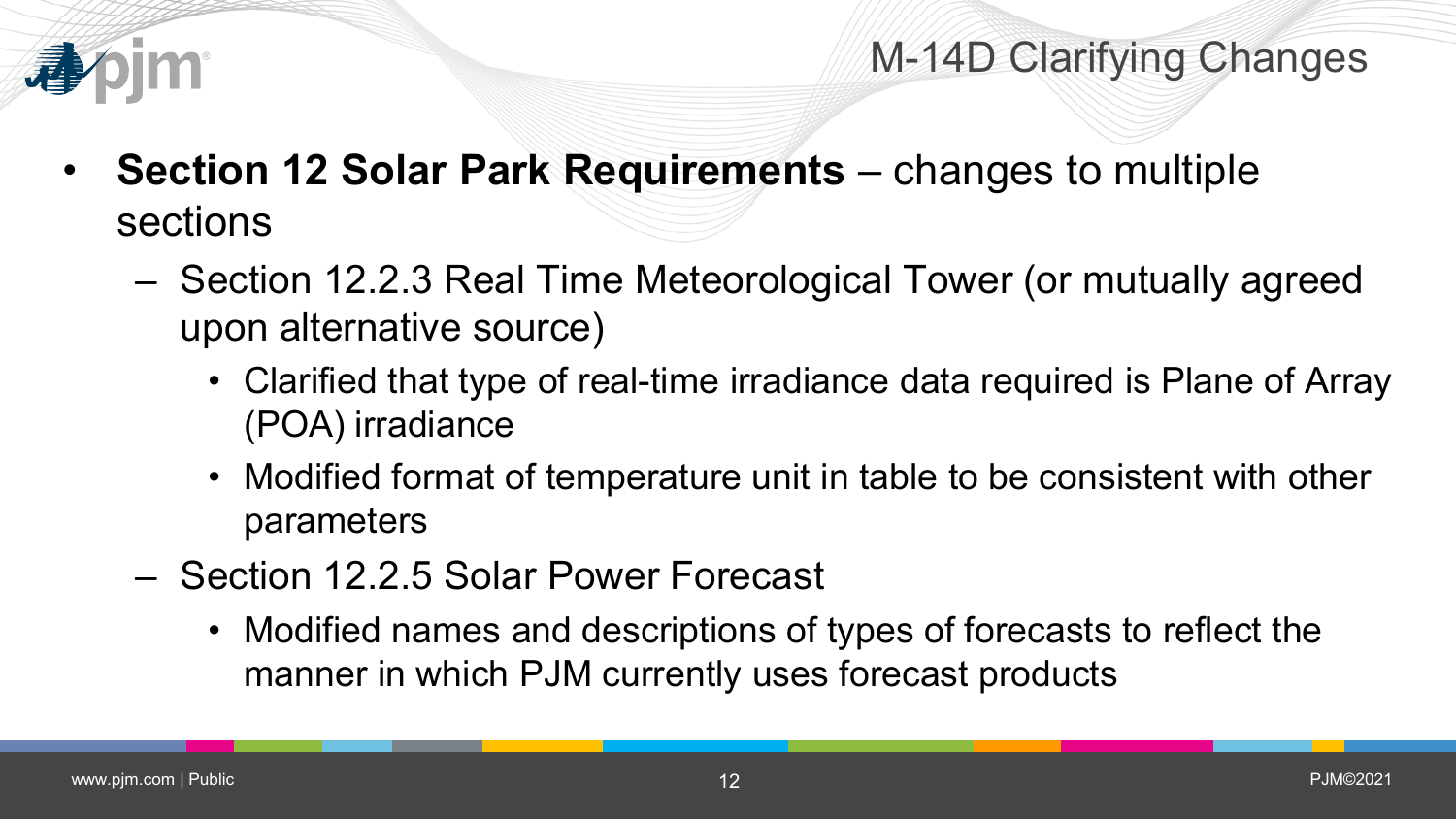

- **Section 12 Solar Park Requirements**  changes to multiple sections
	- Section 12.3 Forecast Data Usage
		- Aligned names and descriptions of types of forecasts with changes made in 12.2.5
- **Attachment N: Cold Weather Preparation Guideline and Checklist**
	- Update existing links and added links to additional industry guidance for generation resource cold weather preparation
	- Added recommendation to create "Emergency Freeze Protection Kits" at various plant locations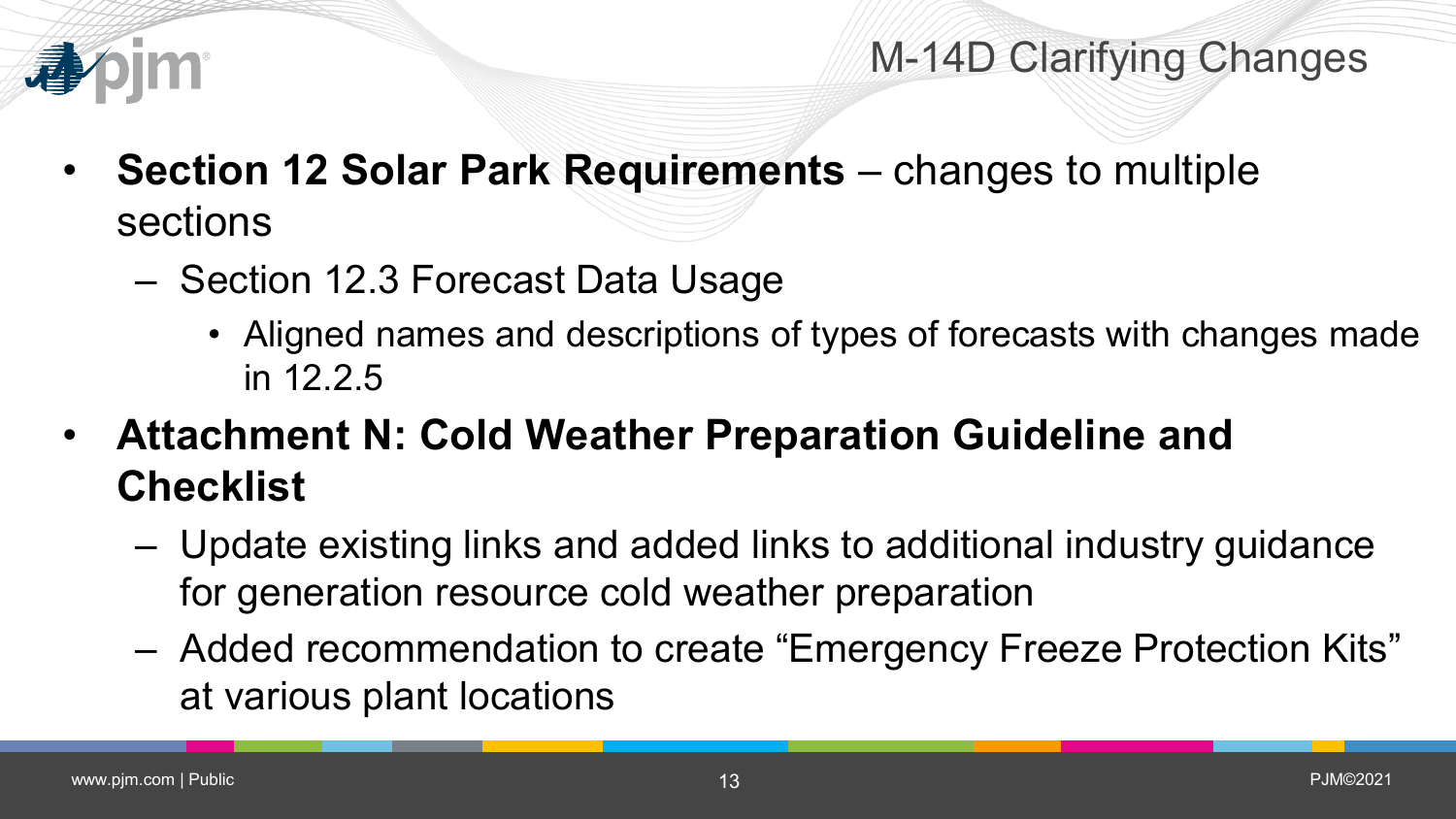

- **Section 3.3 Voice Communication Requirements for Generating Entities**
	- Removed references to ring-down phone lines to generating entities
- **Section 5.3.3 PJM eRPM**
	- Renamed to PJM Capacity Exchange and removed references to eRPM
- **Section 5.4.4 Grid Accounting**
	- Replaced references to eRPM with Capacity Exchange
- **Section 5.7.2.7 eRPM account**
	- Renamed to Capacity Exchange account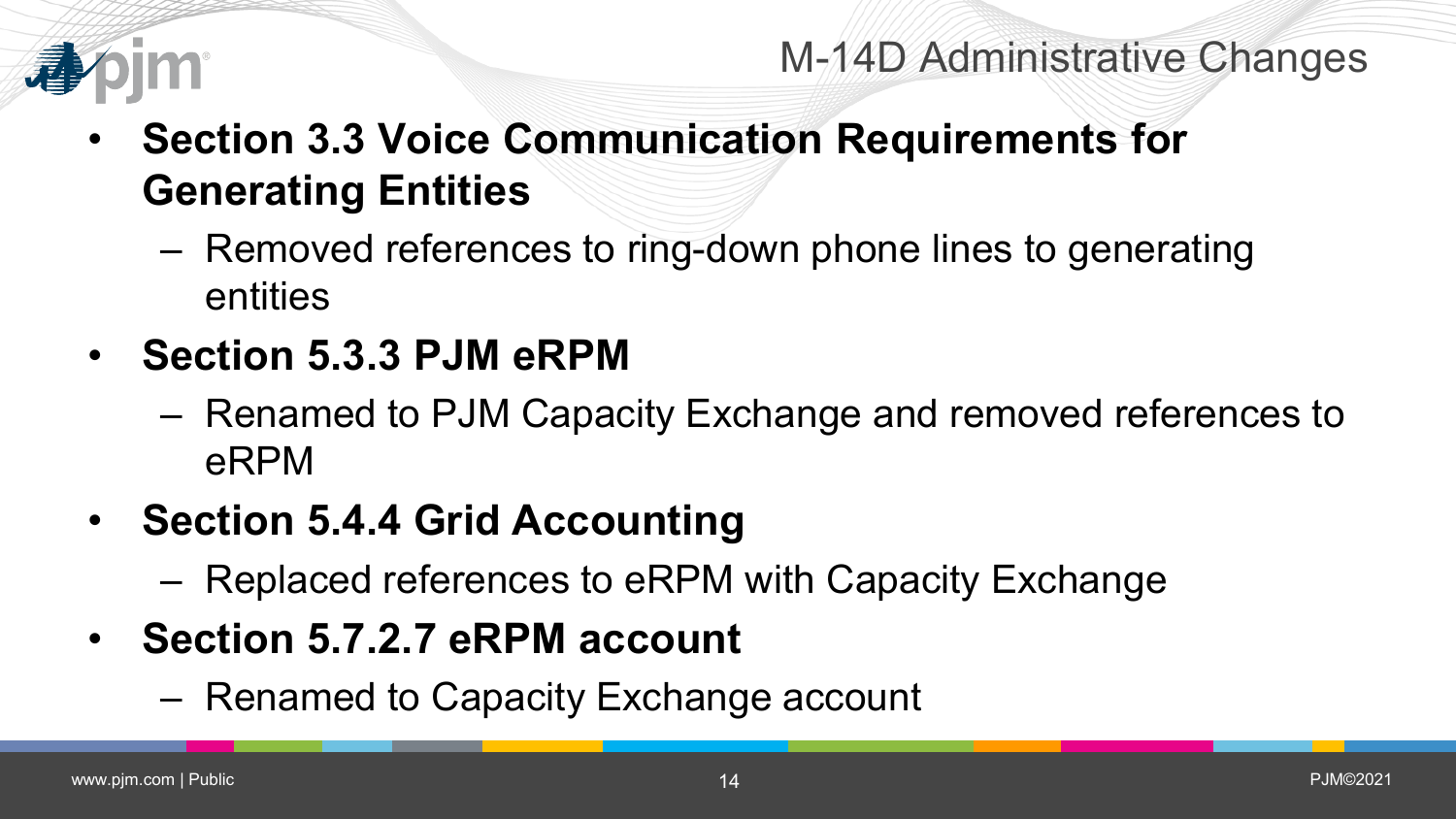

M-14D Administrative Changes

- **Section 5.7.3 (Generation Transfer) Process Timeline**
	- Corrected the duration of attaining PJM membership after all required paperwork has been signed and received by PJM from 60 to 90 days.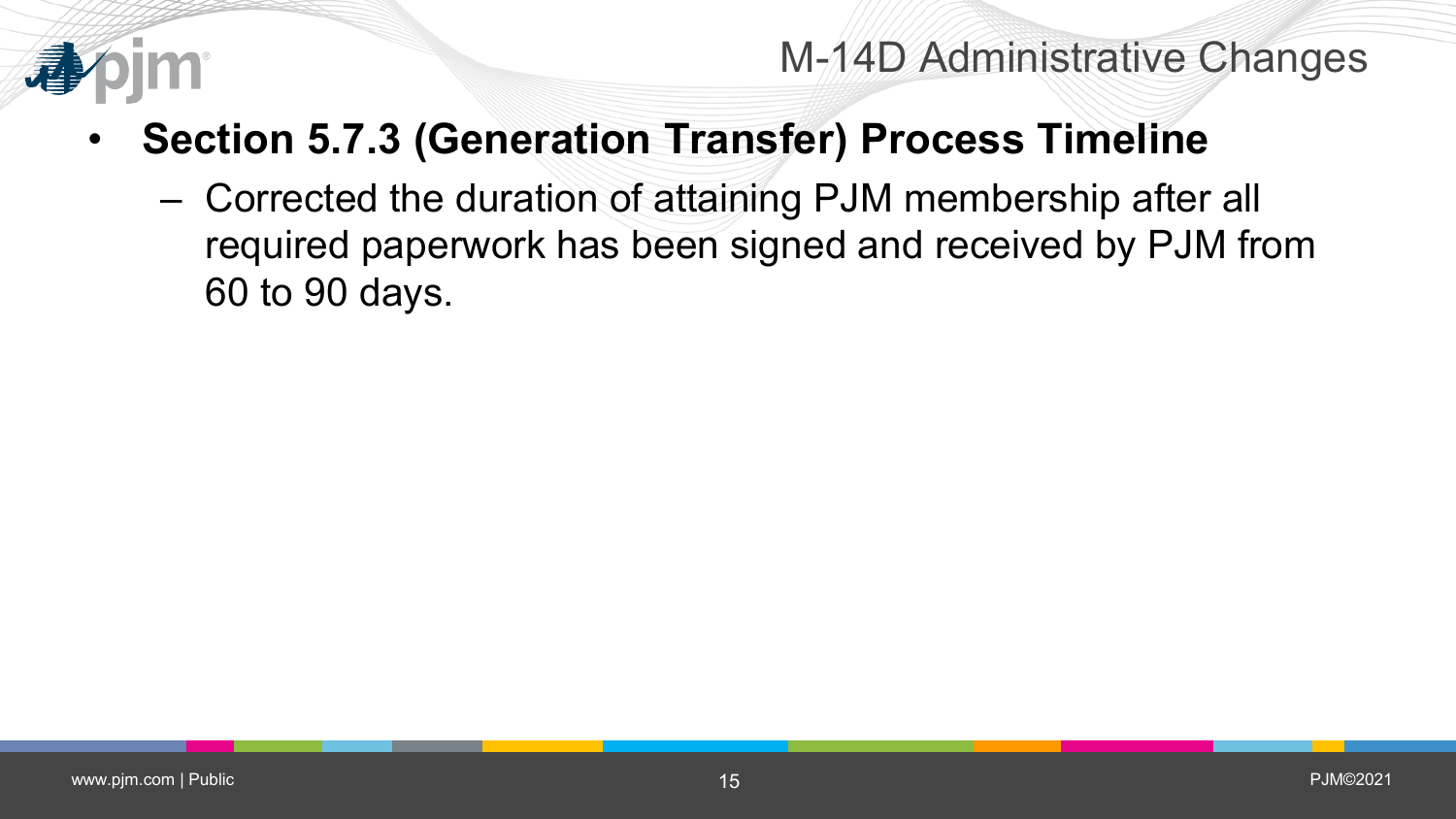